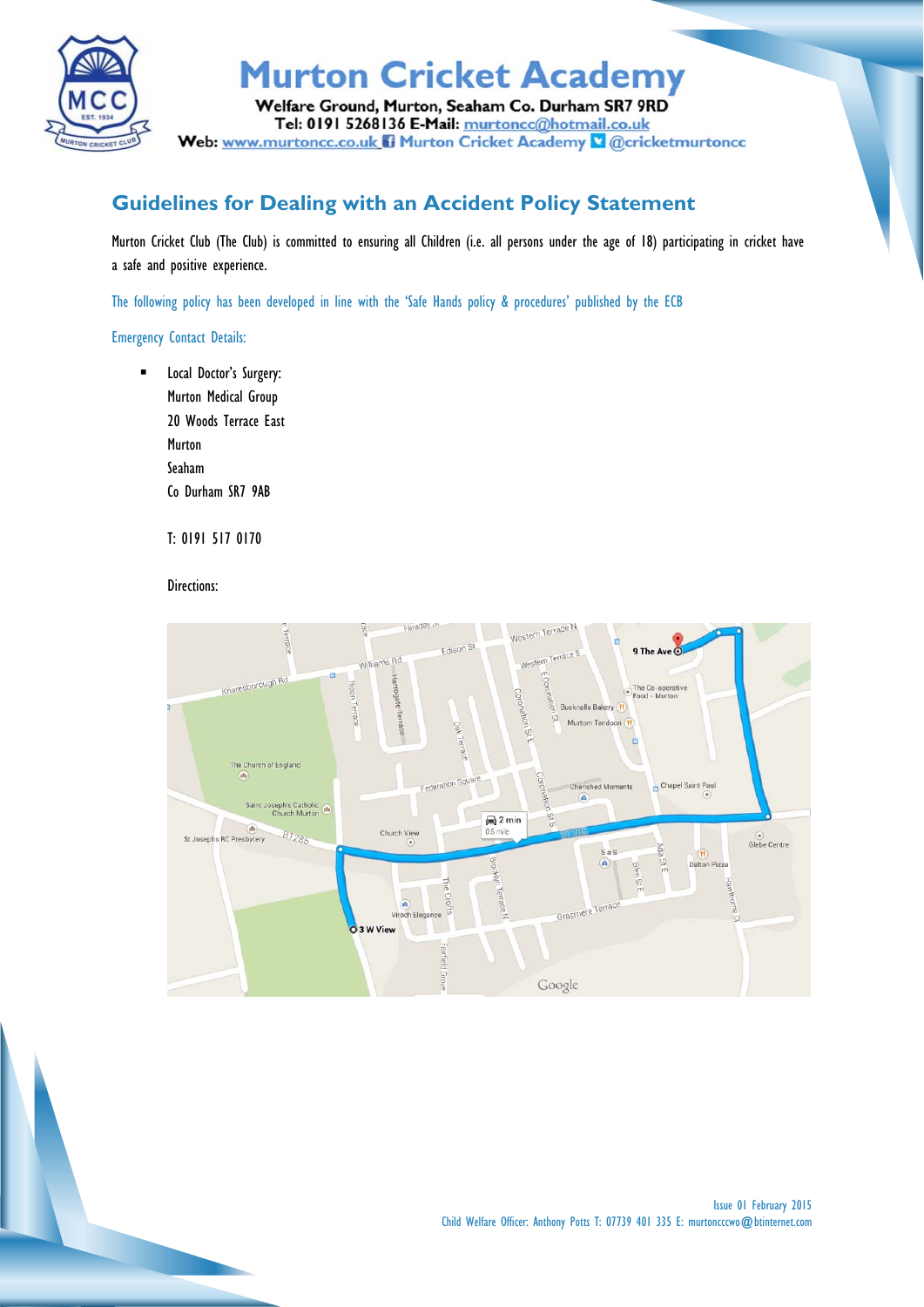

# **Murton Cricket Academy**

Welfare Ground, Murton, Seaham Co. Durham SR7 9RD Tel: 0191 5268136 E-Mail: murtoncc@hotmail.co.uk Web: www.murtoncc.co.uk B Murton Cricket Academy & @cricketmurtoncc

**EXEC** Local Hospital A&E: Sunderland Royal Hospital Kyall Road Sunderland SR4 7TP

T: 0191 565 6256

Directions: